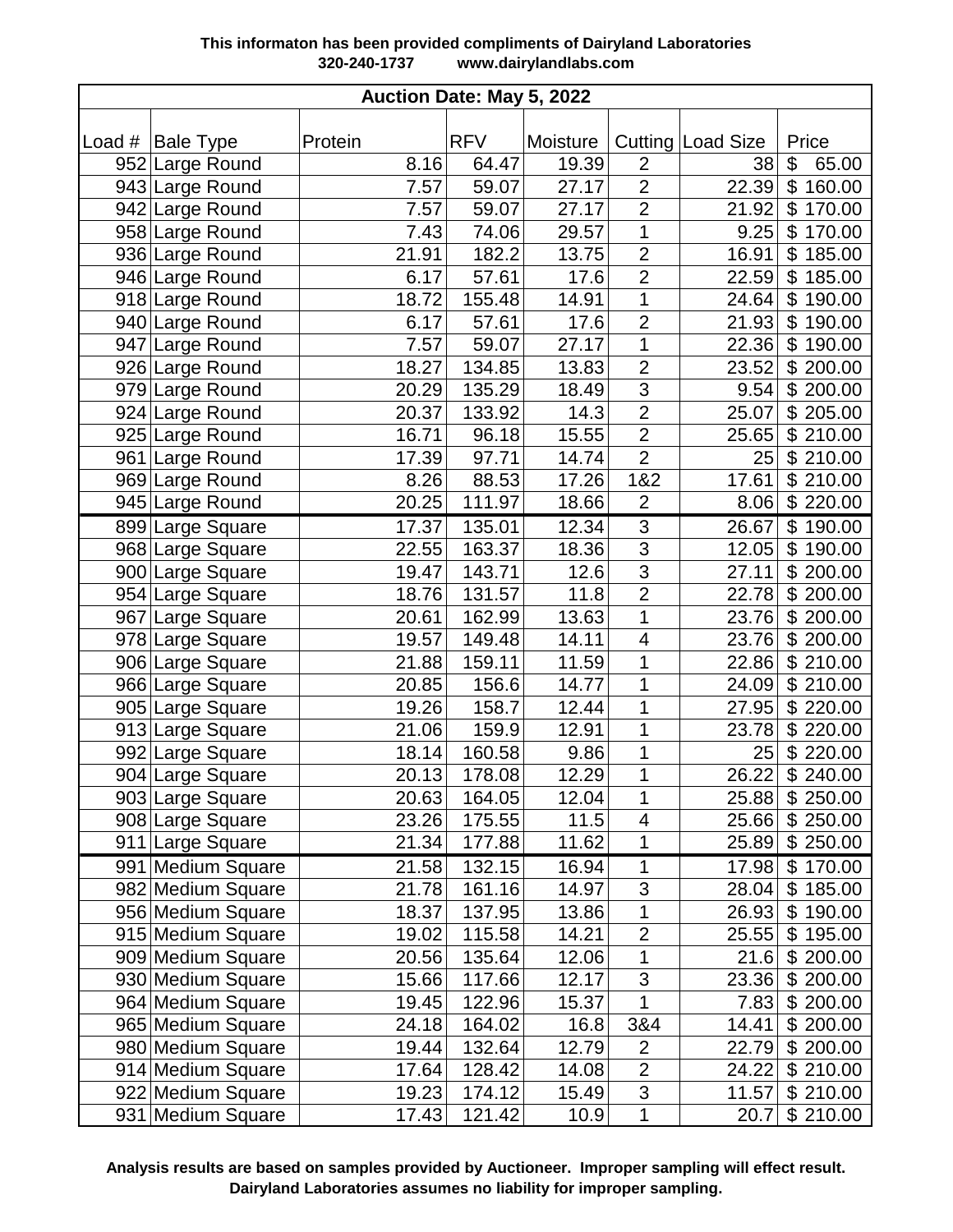| Auction Date: May 5, 2022 |                    |                    |            |          |                         |                   |                                    |  |  |
|---------------------------|--------------------|--------------------|------------|----------|-------------------------|-------------------|------------------------------------|--|--|
|                           |                    |                    |            |          |                         |                   |                                    |  |  |
|                           | Load #   Bale Type | Protein            | <b>RFV</b> | Moisture |                         | Cutting Load Size | Price                              |  |  |
|                           | 932 Medium Square  | 18.73              | 122.5      | 13.44    | 3                       | 11.46             | \$210.00                           |  |  |
|                           | 934 Medium Square  | 16.25              | 118.06     | 11.48    | 1                       | 22.75             | \$210.00                           |  |  |
|                           | 928 Medium Square  | 16.05              | 132.15     | 11.19    | 1                       | 21.17             | \$215.00                           |  |  |
|                           | 938 Medium Square  | 15.19              | 122.96     | 10.43    | 1                       | 23.28             | \$215.00                           |  |  |
|                           | 929 Medium Square  | 18.36              | 151.3      | 13.69    | $\overline{2}$          | 25.39             | \$220.00                           |  |  |
|                           | 933 Medium Square  | 20.51              | 143.85     | 15.04    | 1                       | 24.08             | \$220.00                           |  |  |
|                           | 957 Medium Square  | 22.11              | 173.03     | 13.19    | 3                       | 9.9               | \$220.00                           |  |  |
|                           | 963 Medium Square  | 19.12              | 145.68     | 13.57    | $\overline{3}$          | 10.73             | \$225.00                           |  |  |
|                           | 950 Medium Square  | 9.65               | 78.32      | 11.31    | $\overline{2}$          | 14.2              | \$230.00                           |  |  |
|                           | 960 Medium Square  | 21.37              | 139.16     | 8.06     | 1                       | 23.44             | \$230.00                           |  |  |
|                           | 955 Medium Square  | 23.41              | 202.51     | 11.68    | $\overline{3}$          | 23.18             | \$235.00                           |  |  |
|                           | 972 Medium Square  | 21.73              | 156.68     | 13.54    | $\overline{1}$          | 28.13             | \$235.00                           |  |  |
|                           | 976 Medium Square  | 18.60              | 143.83     | 12.57    | 3                       | 27.74             | \$235.00                           |  |  |
|                           | 898 Medium Square  | 20.06              | 195.06     | 13.97    | $\overline{2}$          | 29.97             | \$240.00                           |  |  |
|                           | 973 Medium Square  | 22.07              | 148.67     | 13.89    | 1                       | 27.61             | \$240.00                           |  |  |
|                           | 983 Medium Square  | 20.97              | 149.32     | 13.47    | $\overline{2}$          | 22.8              | \$240.00                           |  |  |
|                           | 971 Medium Square  | 16.78              | 106.23     | 13.88    | $\mathbf 1$             | 12.23             | \$255.00                           |  |  |
|                           | 920 Medium Square  | 23.34              | 191.92     | 14.81    | $\overline{\mathbf{4}}$ | 11.73             | \$260.00                           |  |  |
| 951                       |                    | 10.07              | 85.01      | 19.78    |                         | 7.25              | \$135.00                           |  |  |
| 970                       |                    | 16.57              | 114.17     | 12.58    | $\overline{2}$          | 21.73             | \$240.00                           |  |  |
|                           | 994 Large Round    | <b>CORN STALKS</b> |            |          |                         | 34                | \$<br>25.00                        |  |  |
|                           | 935 Large Round    | <b>CORN STALKS</b> |            |          |                         | 34                | 50.00<br>\$                        |  |  |
|                           | 948 Large Round    | <b>GRASS</b>       |            |          | 1                       | 8.63              | \$170.00                           |  |  |
|                           | 923 Small Round    | <b>GRASS</b>       |            |          |                         | 22                | \$<br>100.00                       |  |  |
|                           | 984 Large Round    | <b>MIXED HAY</b>   |            |          | 1                       | 30                | $\overline{\mathbf{G}}$<br>35.00   |  |  |
|                           | 985 Large Round    | <b>MIXED HAY</b>   |            |          | 1                       | 30                | 35.00<br>\$                        |  |  |
|                           | 988 Large Round    | <b>MIXED HAY</b>   |            |          |                         | 30                | \$<br>35.00                        |  |  |
|                           | 981 Large Round    | <b>NO TEST</b>     |            |          | $\overline{2}$          | 11                | \$135.00                           |  |  |
|                           | 986 Large Round    | <b>STRAW</b>       |            |          |                         | 34                | 45.00<br>\$                        |  |  |
|                           | 987 Large Round    | <b>STRAW</b>       |            |          |                         | 30                | 45.00<br>\$                        |  |  |
|                           | 895 Large Round    | <b>STRAW</b>       |            |          |                         | 20                | 50.00<br>\$                        |  |  |
|                           | 949 Large Round    | <b>STRAW</b>       |            |          |                         | 34                | \$<br>55.00                        |  |  |
|                           | 959 Large Round    | <b>STRAW</b>       |            |          |                         | 34                | \$<br>55.00                        |  |  |
|                           | 989 Large Round    | <b>STRAW</b>       |            |          |                         | 10.25             | $\boldsymbol{\mathsf{S}}$<br>85.00 |  |  |
|                           | 993 Large Round    | <b>STRAW</b>       |            |          |                         | 10                | \$110.00                           |  |  |
|                           | 897 Large Square   | <b>STRAW</b>       |            |          |                         | 25.81             | \$100.00                           |  |  |
|                           | 977 Large Square   | <b>STRAW</b>       |            |          |                         | 23.98             | \$135.00                           |  |  |
|                           | 901 Large Square   | <b>STRAW</b>       |            |          |                         | 23.97             | \$140.00                           |  |  |
|                           | 916 Large Square   | <b>STRAW</b>       |            |          |                         | 25.25             | \$145.00                           |  |  |
|                           | 902 Large Square   | <b>STRAW</b>       |            |          |                         | 24.68             | \$150.00                           |  |  |
|                           | 919 Large Square   | <b>STRAW</b>       |            |          |                         | 24.55             | \$150.00                           |  |  |
|                           | 941 Medium Square  | <b>STRAW</b>       |            |          |                         | 54                | 30.00<br>\$                        |  |  |
|                           | 944 Medium Square  | <b>STRAW</b>       |            |          |                         | 18                | \$<br>35.00                        |  |  |

**Analysis results are based on samples provided by Auctioneer. Improper sampling will effect result. Dairyland Laboratories assumes no liability for improper sampling.**